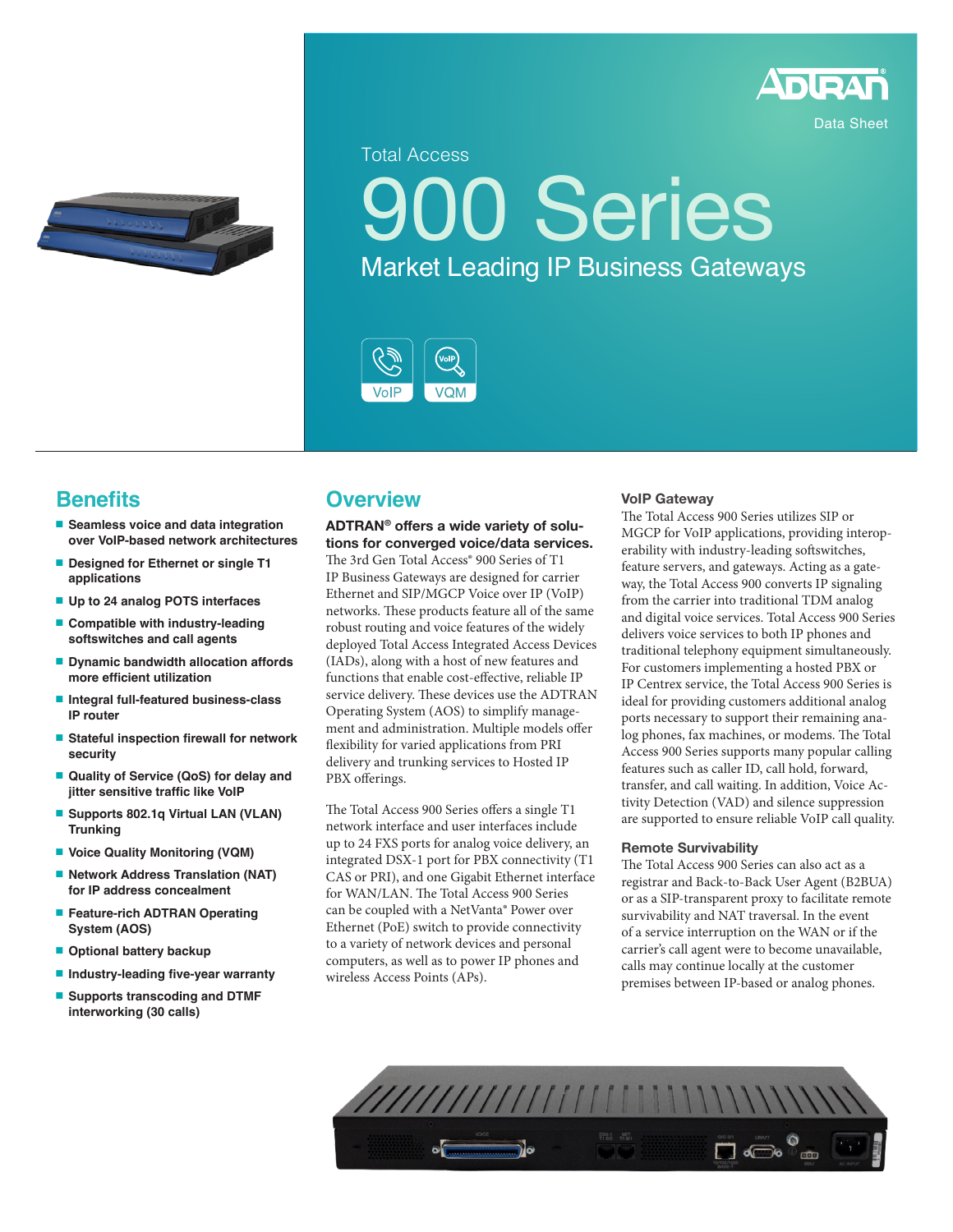#### **QoS, Security, Routing, and VQM**

The Total Access 900 Series uses the AOS to provide a stateful inspection firewall; NAT; DHCP server/client; and feature-rich, standards-based, Layer 3 IP routing functionality supporting BGP, OSPF, and RIP routing protocols.

Inherent QoS methods ensure appropriate classification and prioritization of VoIP traffic. These methods include Low Latency Weighted Fair Queueing, Class Based Weighted Fair Queueing, support for Differentiated Services (Diff-Serv) protocol, Frame Relay Fragmentation (FRF.12), and Frame Relay traffic shaping.

Voice Quality Monitoring (VQM) captures Mean Opinion Score (MOS), jitter, delay, and packet loss statistics necessary to troubleshoot VoIP calls over the WAN to help ensure superior call quality.

# **Product Specifications**

#### **Physical Interfaces**

T1

- One T1/FT1 Interface
- RJ-48C

#### Ethernet

- One 10/100/1000-BaseT Ethernet Interface
- WAN/LAN Support
- Full Duplex
- RJ-45
- Supports 802.1q VLAN Trunking

#### **Digital Voice**

- One DSX-1 Interface
- PRI & T1 CAS Support
- RJ-48C
- Feature Group D
- **Signaling Methods:**

#### ◆ E&M Wink ◆ E&M Immediate

#### **Analog Voice**

◆ 600ΩΩ

- 8, 16, and 24 FXS POTS via 50-pin Amphenol
- 68.5 Vrms with 20VDC Offset Maximum Ring Voltage
- Sinusoidal Ringer Waveform
- 48 V, Nominal On-hook Battery Voltage
- 30 mA, Nominal Loop Current
- **FXS 2-wire Impedances:**
	- ◆ 600Ω +2.16μF
	- ◆ 900Ω ◆ 900Ω +2.16μF

#### **Management**

The Total Access 900 Series can be remotely managed by ADTRAN's n-Command® MSP platform. ADTRAN n-Command MSP offers the ability to discover devices, make mass configuration changes or firmware upgrades, backup/ restore configuration, and generate inventory reports for asset management. ADTRAN's n-Command MSP also offers VoIP VQM and reporting, SIP ladder diagram, as well as an industry leading, easy-to-use, Graphical User Interface (GUI). Total Access 900 products are housed in a rugged metal enclosure; available with wall, rack, and desktop mounting options; and offer a battery backup system for up to eight hours of uninterrupted service upon a customer-site power outage. All the Total Access 900 products are backed by an industry-leading 5-year warranty.

- **FXO 2-wire Impedances: (924 Only)**
	- ◆ 600ΩΩ+2.16μF
	- ◆ 900ΩΩ+2.16μF
	- ◆ Rs 220 ohms, Rp 820 ohms, Cp 115nF
	- ◆ Rs 270 ohms, Rp 750 ohms, Cp 150nF
	- ◆ Rs 270 ohms, Rp 750 ohms, Cp 150nF, Zin 600r
	- ◆ Rs 320 ohms, Rp 1,050 ohms, Cp 230nF
	- ◆ Rs 350 ohms, Rp 1,000 ohms, Cp 210nF, Zin 600r
	- ◆ Rs 370 ohms, Rp 620 ohms, Cp 310nF
	- ◆ Rs 800 ohms, Rp 100 ohms, Cp 50nF
- Signaling Methods:
	- ◆ Loop Start ◆ DPT
	- ◆ Ground Start

#### **Craft**

- DB-9
- **Memory**
	- ◆ **RAM:** 512 MB RAM ◆ **Flash:** 256 MB Flash
- **VoIP**
- SIP
- MGCP (FXS Interfaces Only)

#### **Packet-based Voice Resources**

- **CODECs**
- ◆ G.711-64k PCM ◆ G.729a-8k CS-ACELP
- G.168 Echo Cancellation
- Up to 64ms Echo-tail length
- Supports up to 30 Channels DSP
- Supports 30 T.38 Sessions
- Supports 30 transcoding calls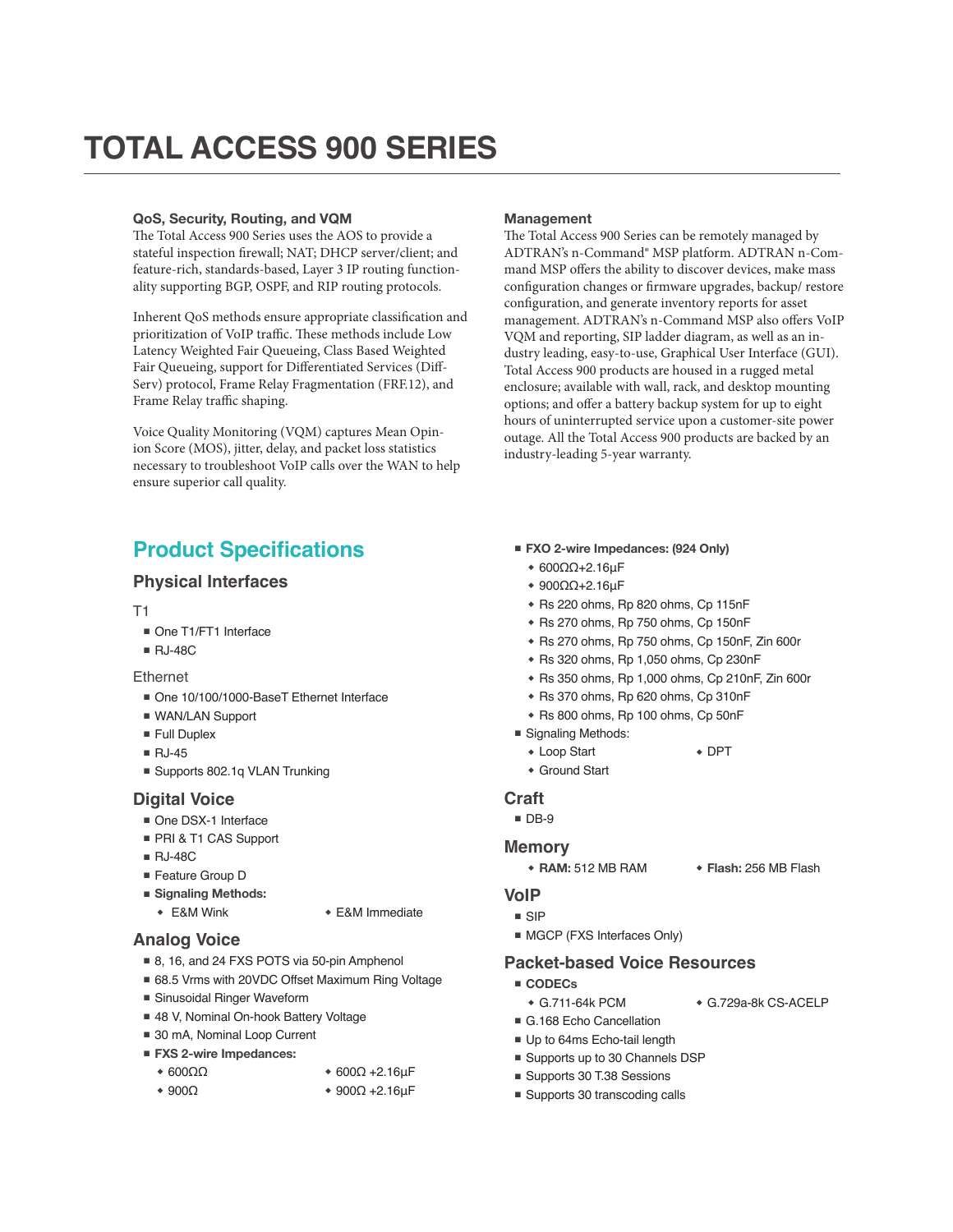#### **Media Stream**

- RTP/UDP/IP (RFC 3550)
- RTP Payload for DTMF Digits (RFC 2833)
- Supports Port-to-port Hairpin Call
- SDP (RFC 2327)
- Supports 30 DTMF interworking calls

#### **NAT Traversal and Remote Survivability**

- B2BUA
- SIP Registrar for IP Phones
- SIP proxy with Survivability
- Transparent/Stateful/Outbound

#### **Tone Services**

- Local DTMF Detection
- **Local Tone Generation:**
	- ◆ Dialtone
	- ◆ Busy
- ◆ Receiver Off Hook

◆ Alternate Call Waiting

- ◆ Call Waiting ■ **Ringing:**
	- ◆ Distinctive Ring

### **Calling Feature Support**

- (Varies with feature server/gateway)
- **Caller ID:**
	- ◆ Name and Number (MDMF, SDMF)
	- ◆ Call Waiting Caller ID
- **Voice Mail:**
	- ◆ Stutter dialtone
	- ◆ Visual Message Waiting Indicator (VMWI)
- Call Hold
- **Call Forward:**
- ◆ Busy Line ◆ No Answer
- **Call Transfer:**
- ◆ Blind, Attended
- Call Waiting ■ Distinctive Ring
- Speed Dial
- 3-way Conferencing

■ Call Return

■ Do Not Disturb ■ Three-way Calling

#### **Security**

- Firewall
- Stateful Inspection Firewall
- Denial of Service (DOS) Protection
- Access Control Lists
- Application Level Gateways
- Packet Filtering

#### **NAT**

■ Basic NAT (1:1) and NAPT (Many:1)

#### **QoS**

- Low Latency and WFQ
- Hierarchical QoS
- DiffServ packet marking and recognition
- Frame Relay Fragmentation
- Traffic Monitoring (NetFlow 9)

#### **VQM**

- Packet Capture (PCAP)
- MOS prediction
- Jitter, Delay and Packet Loss
- Past and Active Calls

#### **VPN**

- **IPSec Tunnel Mode:** 100 Tunnels
- **Encryption:** DES, 3DES, and AES
- **Authentication Mechanisms: XAUTH, Digital certifica**tions, Pre-Shared Keys, and Secure ID

■ GRE ■ HDLC ■ IGMP V<sub>2</sub> ■ PAP and CHAP ■ Frame Relay ■ Multi-VRF

#### **Protocols**

- BGP
- Multilink Frame Relay
- OSPF
- PPP
- RIP (v1 and v2)
- Multilink PPP

#### **Routed Protocols**

■ IP

#### **DHCP**

- Client
- Server
- Relay

#### **Mangagement and Utilities**

- Familiar CLI
- Web-based GUI
- TCL Scripting
- Telnet, Craft/Console Port, SSH, Ping, Trace route, NTP

#### **Firmware Upgrade**

- FTP
	-
- 
- 
- SNMP v2 an v3
- 
- 
- 
- 

- TFTP
- 
- X-Modem
- 
- 
- 
- 
- n-Command Support ■ SYSLOG Logging

■ HTTP